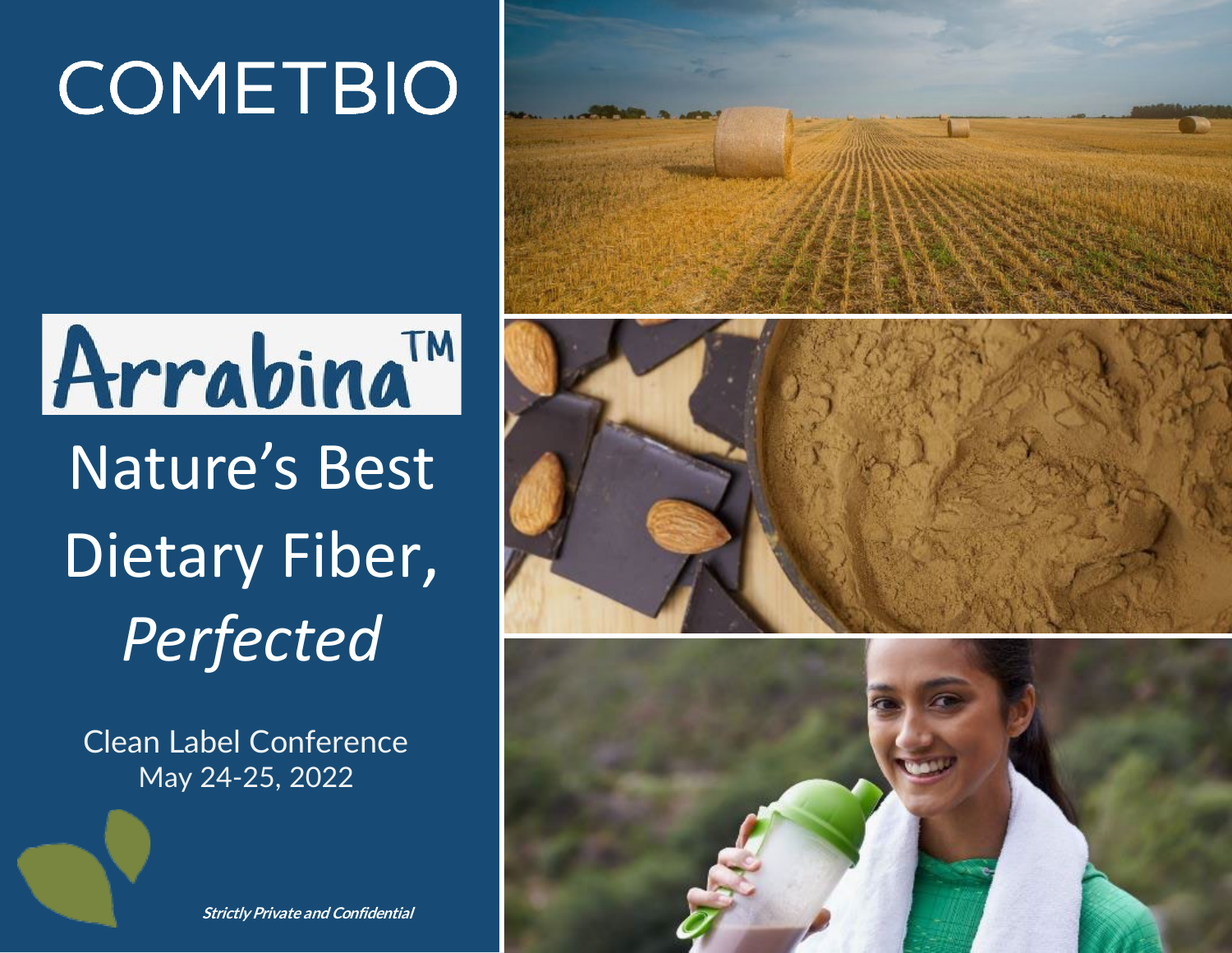## **Arabinoxylan: Scientifically-supported benefits**



### **Recognized as a dietary fiber by the FDA in 2018**



**1**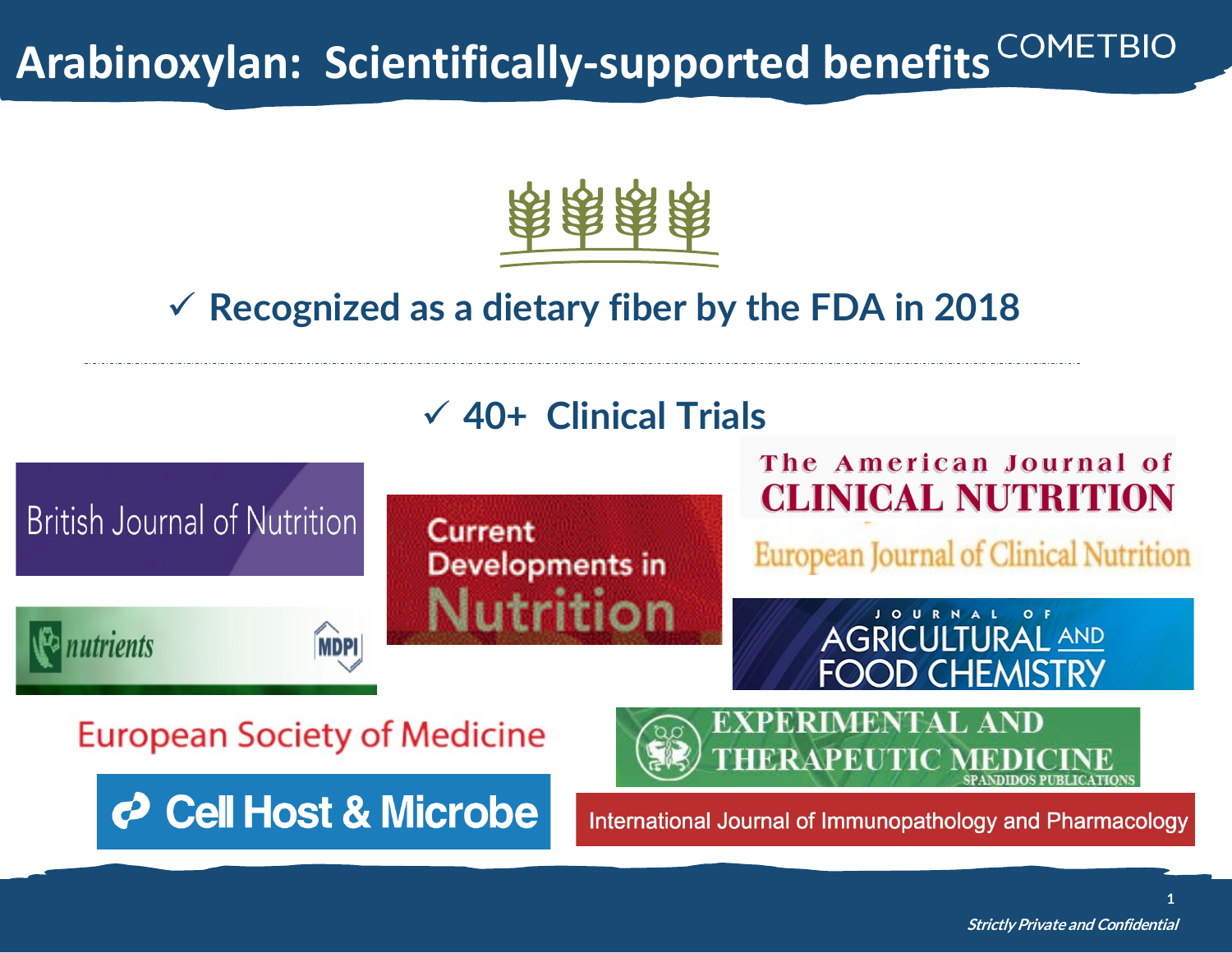# Arrabina Product Portfolio

#### **COMETBIO**



**Complimentary flavors**  $\sim$ 

- **100 series for rich & bold taste profiles**
- **300 series for light & delicate taste profiles**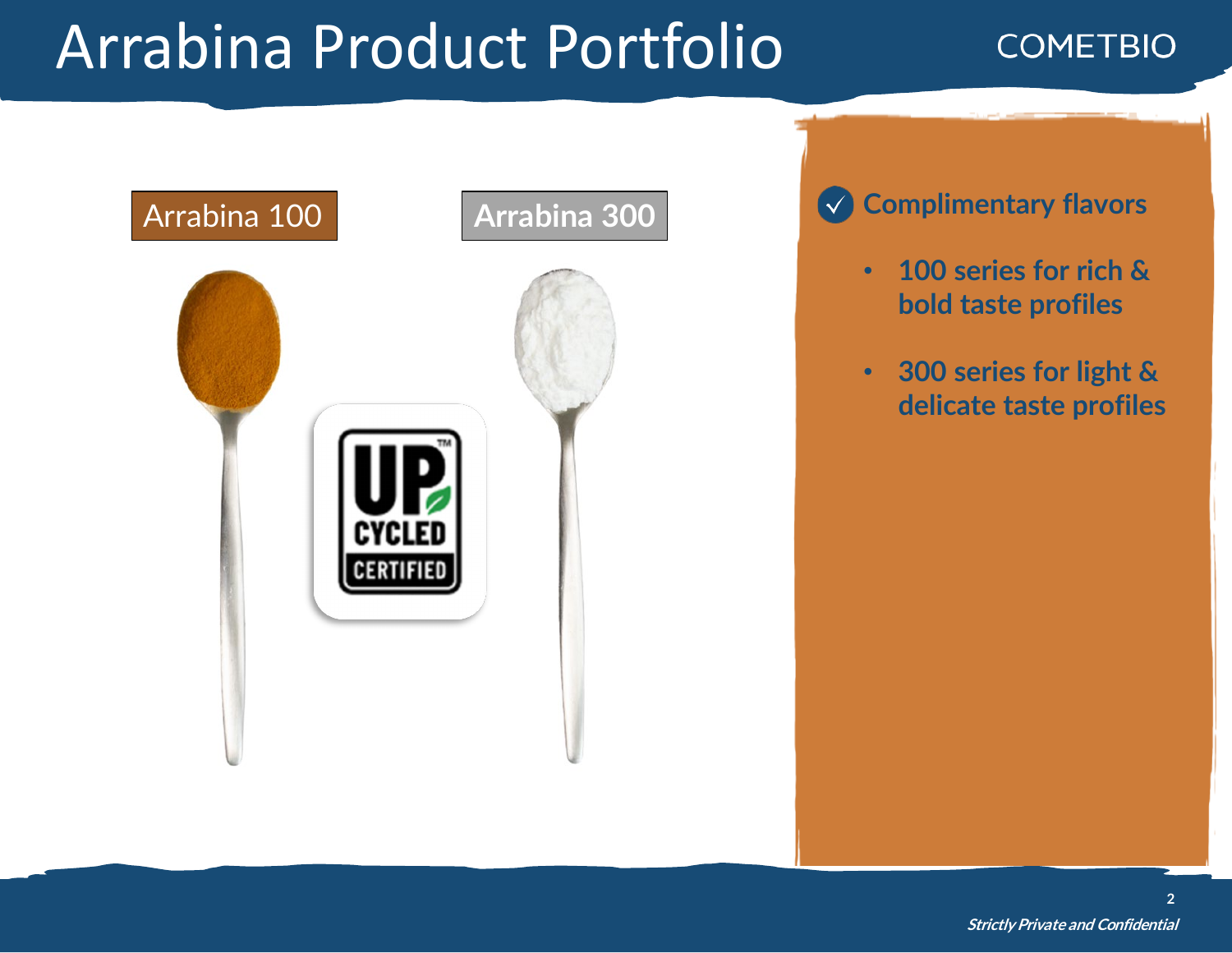#### Diversity of prebiotics promotes diversity and resiliency in microbiome

| <b>Characteristic</b>                  | SCF/<br><b>Modified</b><br>starches | Inulin/<br><b>FOS</b> | <b>GOS</b> | <b>Guar</b><br><b>Fiber</b> | <b>XOS</b> | Arrabina | <b>Arabino-</b><br>galactan | <b>Beta</b><br><b>Glucan</b> |
|----------------------------------------|-------------------------------------|-----------------------|------------|-----------------------------|------------|----------|-----------------------------|------------------------------|
| Naturally occurring                    |                                     |                       |            |                             |            |          |                             |                              |
| High & stable<br>solubility            |                                     |                       |            |                             |            |          |                             |                              |
| High tolerability                      |                                     |                       |            |                             |            |          |                             |                              |
| Low prebiotic<br>effective level (<5g) |                                     |                       |            |                             |            |          |                             |                              |
| Healthy blood glucose<br>levels        |                                     |                       |            |                             |            |          |                             |                              |
| Supports immunity                      |                                     |                       |            |                             |            |          |                             |                              |

**COMETBIO**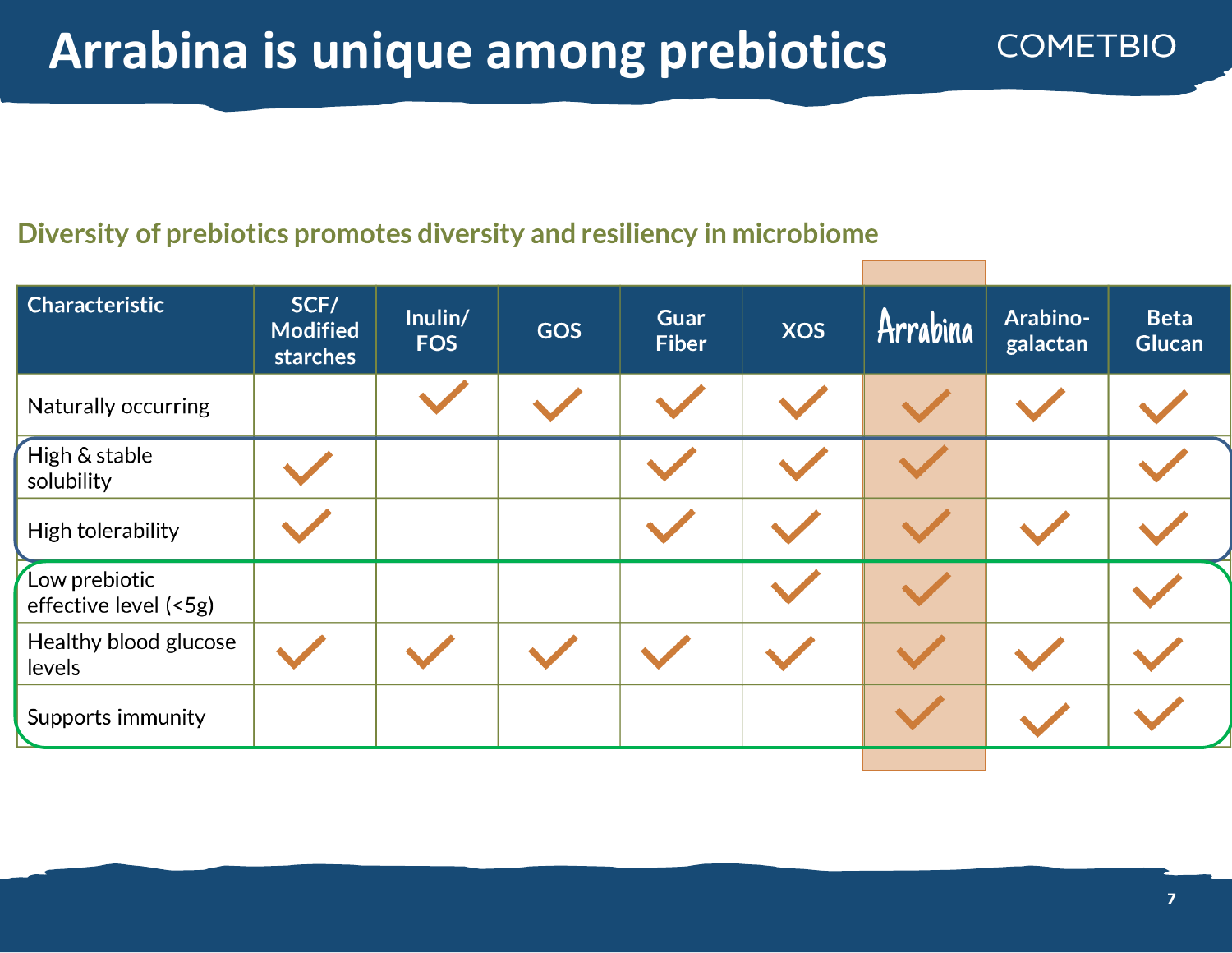# Arrabina is PROVEN





### **Tolerability Health Claims**

### **Less Bloat for 3x the Dose**



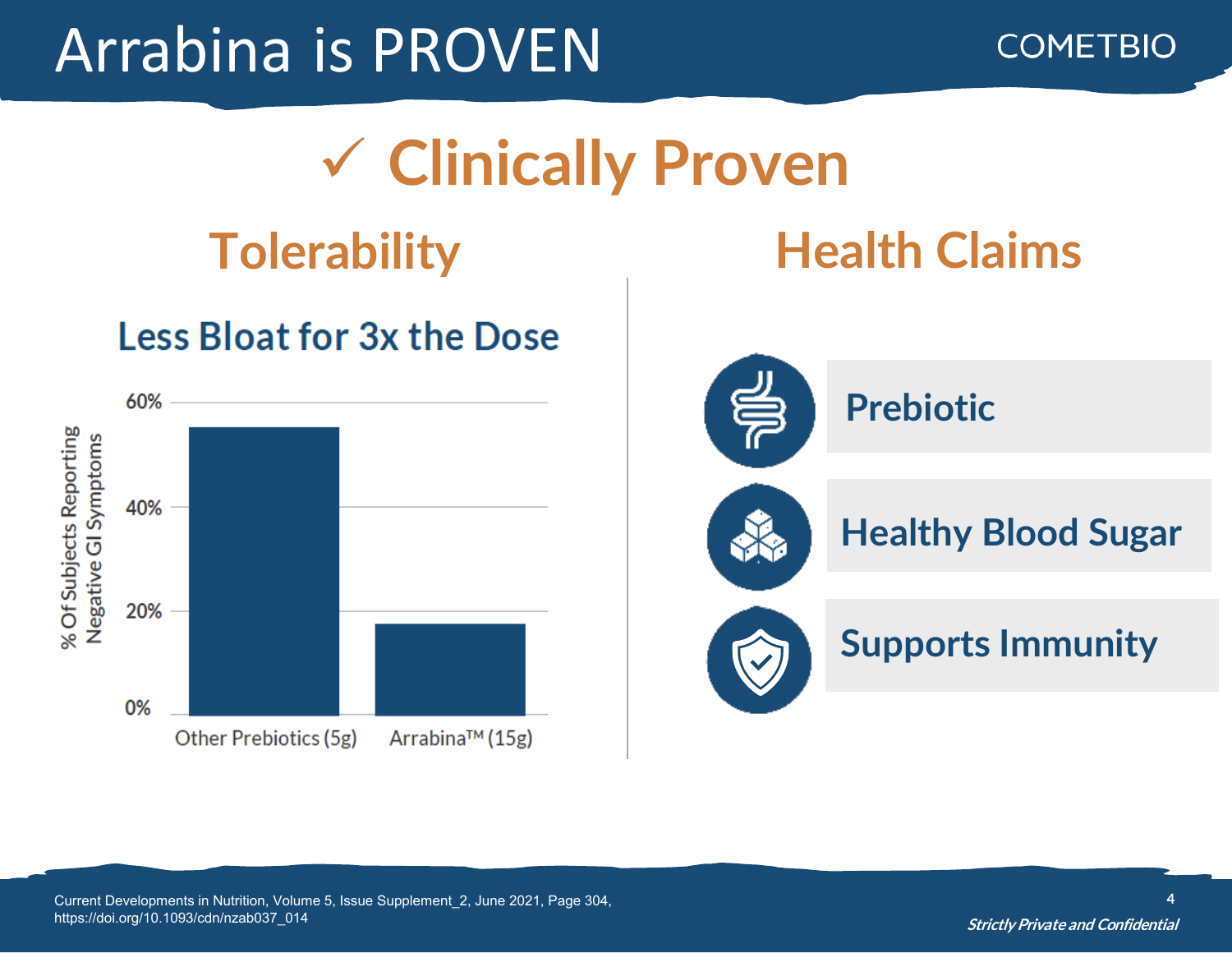# Arrabina is POTENT

#### **COMETBIO**

### **Low inclusion level needed for on-pack claims**

6

 $51$  V V V LI 1 bifidiobacteria **As little as 3.4 grams per day of Arrabina**™ promotes **growth of beneficial** 

**Low dose of <1 gram per serving**



**More Potent**

1) ISAPP; Windley et al. 2015, Cloetens et al. 2010, Francois et al. 2014, Maki et al. 2012, Walton et al. 2012, Damen et al. 2012, Kjølbæk et al. 2019;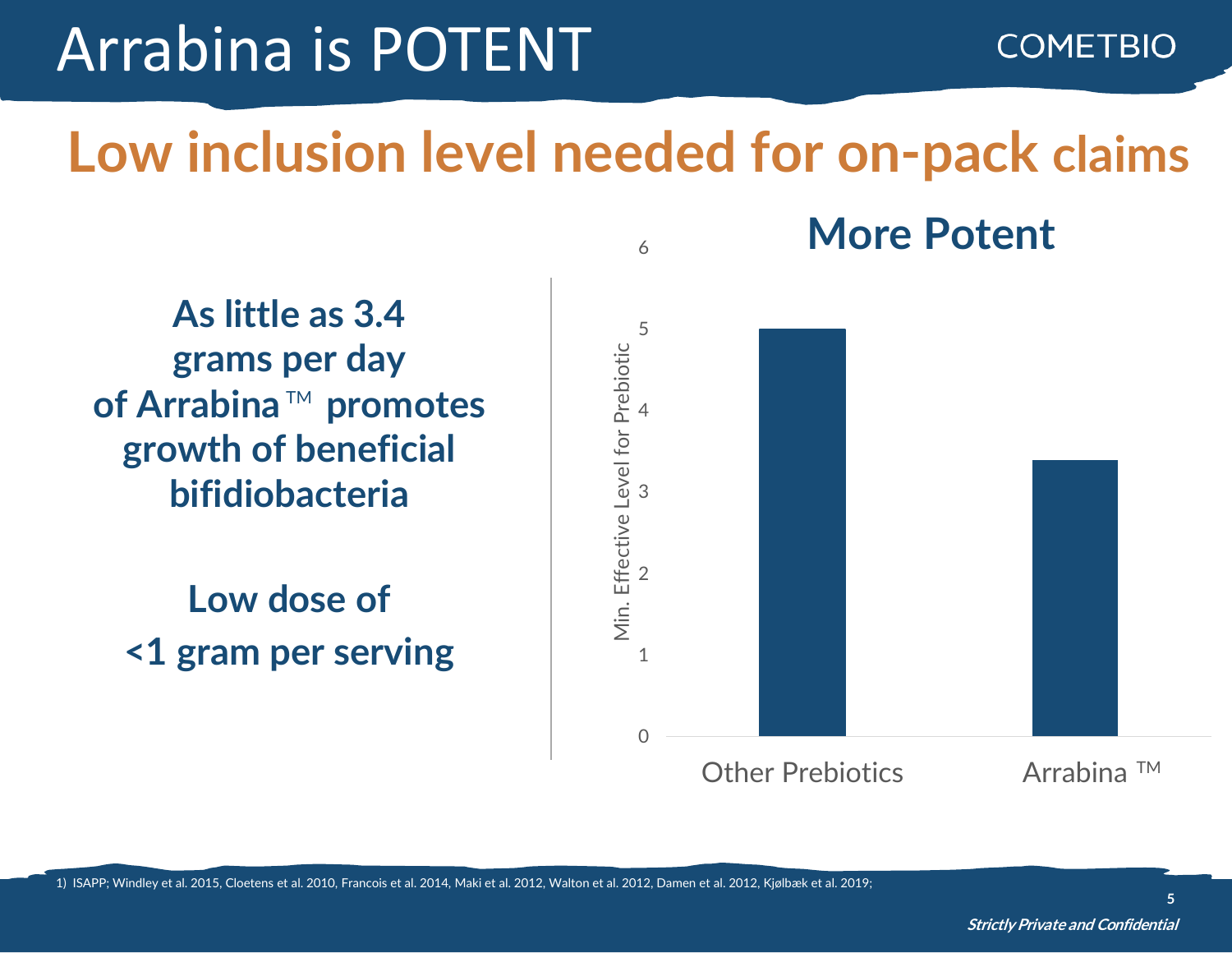#### Results of Arrabina 100 testing

| <b>Solution</b> | <b>Mixing</b><br>needed* | <b>Flowable</b> |
|-----------------|--------------------------|-----------------|
| 10%             | Light                    |                 |
| 20%             | Light                    |                 |
| 30%             | Medium                   |                 |
| 40%             | Medium                   |                 |
| 50%             | Medium                   |                 |
| 60%             | Medium                   |                 |

| <b>Heat and pH Stability</b> |        |        |  |  |  |  |
|------------------------------|--------|--------|--|--|--|--|
|                              | pH 3.0 | pH 4.7 |  |  |  |  |
| Room<br><b>Temp</b>          |        |        |  |  |  |  |
| <b>Hot Fill</b><br>(180°F)   |        |        |  |  |  |  |

Minimal (~0.5%) degradation over 5 months

\*Readily soluble with light hand mixing up to 20%; More aggressive stir plate mixing needed at 30-50% inclusion; Too viscous for stir plate and only hand mixing from 60-70%; Above 70% spoonable mass

**COMETBIO**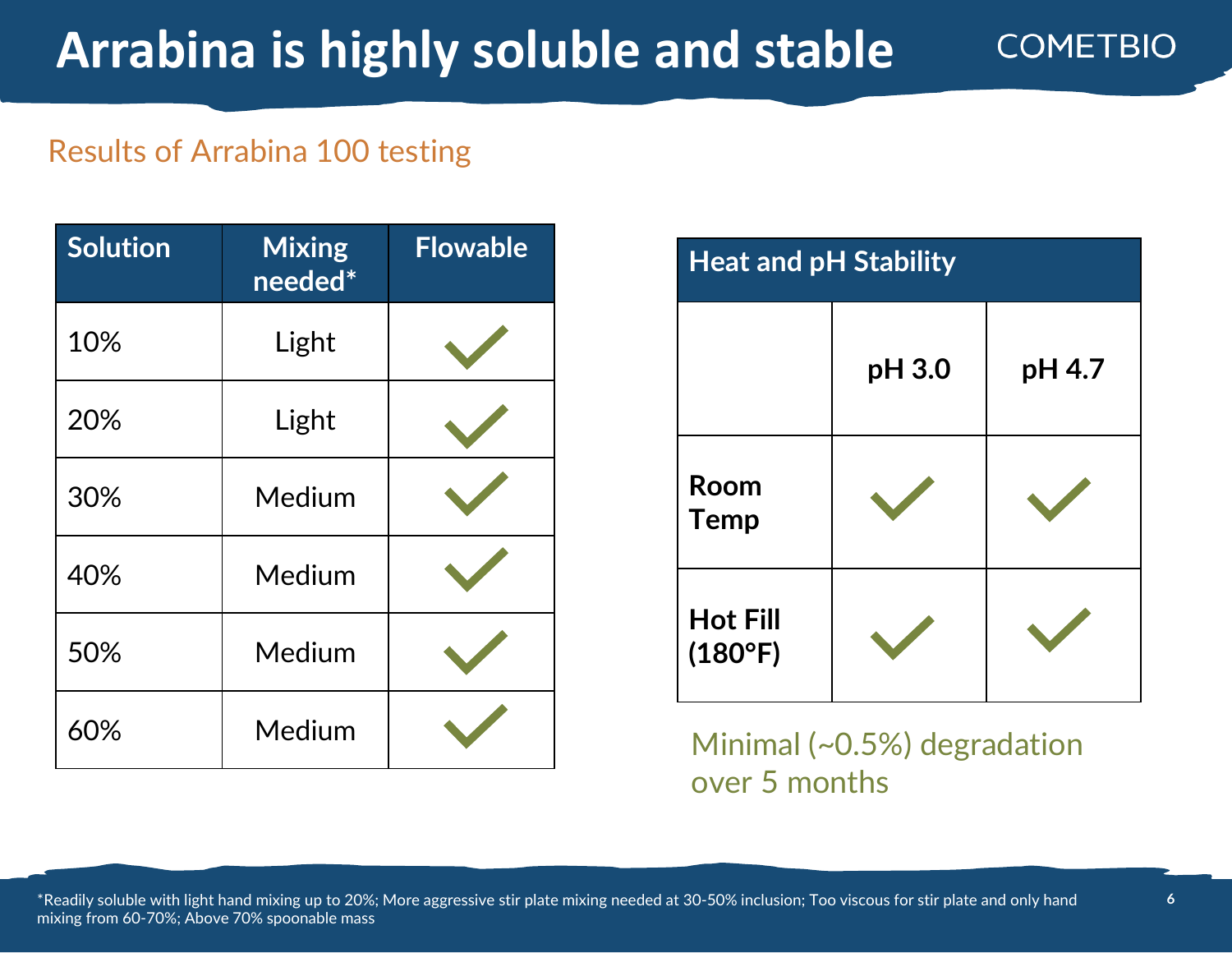# Arrabina is versatile!

#### **Multiple grades make it easy to add to existing formulations**

#### Protein Powder



No texture change or gelling

No additional pilling



#### **Tested in 20+ applications**

Replaced sugar within syrup

**COMETBIO** 

Comparable texture, color and flavor.

Water



Incorporates easily within light-colored beverages - including water and carbonated beverages

Excellent solubility and stability in solution

#### Yogurt

Cereal Bar



No gelling

Good flavor and texture

Excellent color